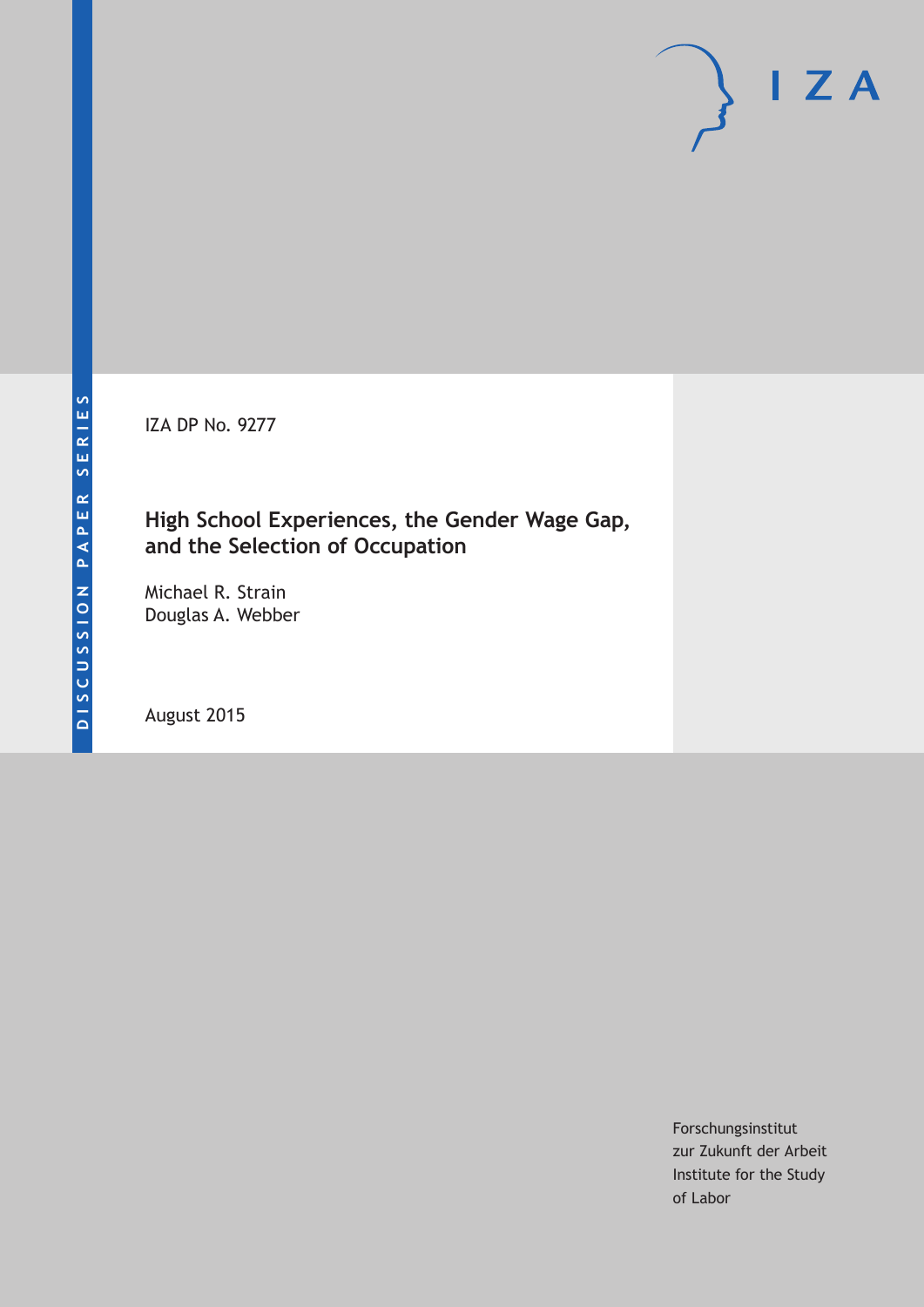# **High School Experiences, the Gender Wage Gap, and the Selection of Occupation**

### **Michael R. Strain**

*American Enterprise Institute for Public Policy Research* 

### **Douglas A. Webber**

*Temple University and IZA* 

Discussion Paper No. 9277 August 2015

IZA

P.O. Box 7240 53072 Bonn Germany

Phone: +49-228-3894-0 Fax: +49-228-3894-180 E-mail: iza@iza.org

Any opinions expressed here are those of the author(s) and not those of IZA. Research published in this series may include views on policy, but the institute itself takes no institutional policy positions. The IZA research network is committed to the IZA Guiding Principles of Research Integrity.

The Institute for the Study of Labor (IZA) in Bonn is a local and virtual international research center and a place of communication between science, politics and business. IZA is an independent nonprofit organization supported by Deutsche Post Foundation. The center is associated with the University of Bonn and offers a stimulating research environment through its international network, workshops and conferences, data service, project support, research visits and doctoral program. IZA engages in (i) original and internationally competitive research in all fields of labor economics, (ii) development of policy concepts, and (iii) dissemination of research results and concepts to the interested public.

IZA Discussion Papers often represent preliminary work and are circulated to encourage discussion. Citation of such a paper should account for its provisional character. A revised version may be available directly from the author.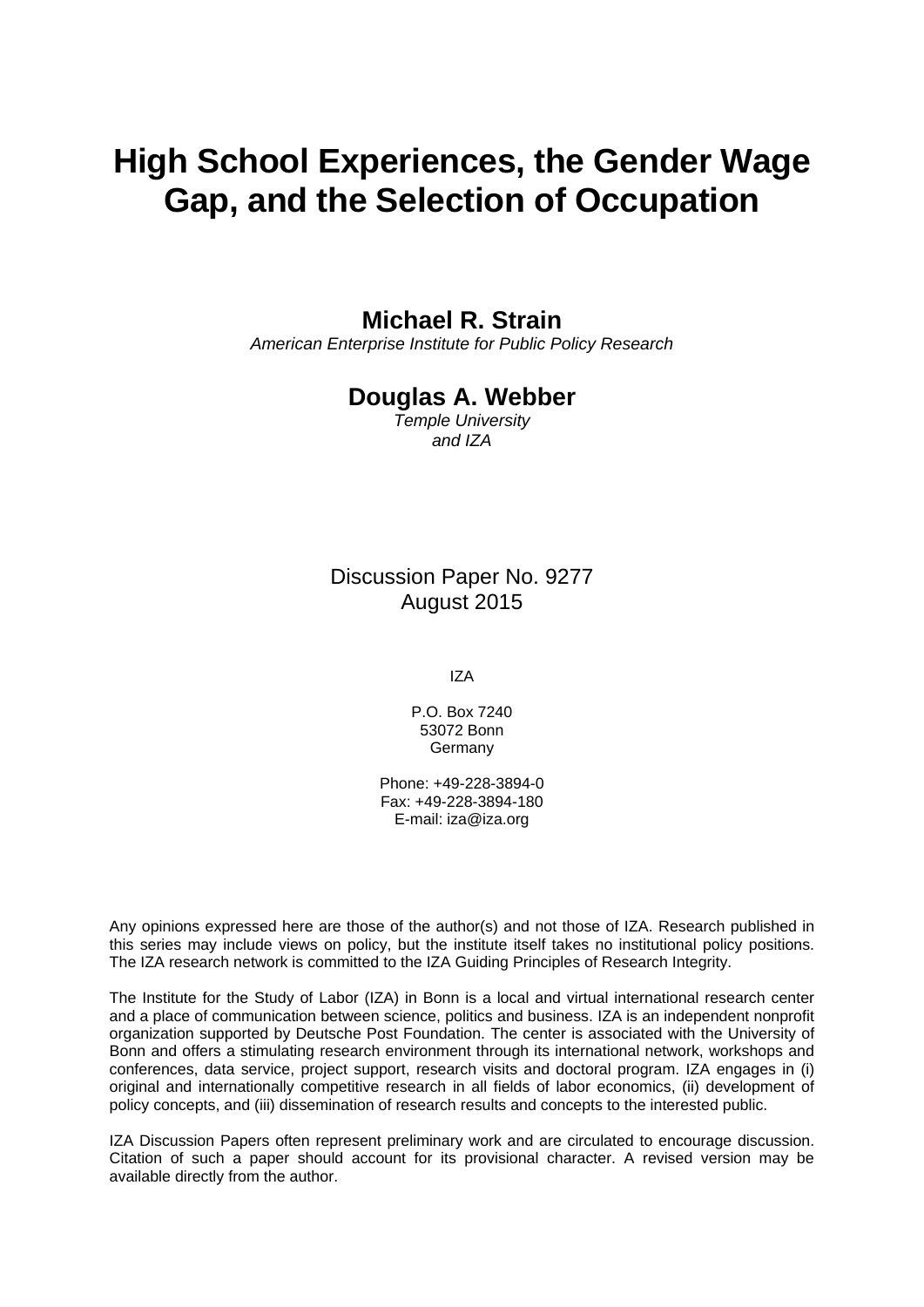IZA Discussion Paper No. 9277 August 2015

# **ABSTRACT**

# **High School Experiences, the Gender Wage Gap, and the Selection of Occupation\***

Using within-high-school variation and controlling for a measure of cognitive ability, this paper finds that high-school leadership experiences explain a significant portion of the residual gender wage gap and selection into management occupations. Our results imply that highschool leadership could build non-cognitive, productive skills that are rewarded years later in the labor market and that explain a portion of the systematic difference in pay between men and women. Alternatively, high-school leadership could be a proxy variable for personality characteristics that differ between men and women and that drive higher pay and becoming a manager. Because high school leadership experiences are exogenous to direct labor market experiences, our results leave less room for direct labor market discrimination as a driver of the gender wage gap and occupation selection.

JEL Classification: J16, J31

Keywords: gender wage gap, noncognitive skills, occupational choice

Corresponding author:

 $\overline{a}$ 

Douglas A. Webber Department of Economics Temple University 1301 Cecil B. Moore Ave Ritter Annex 883 Philadelphia, PA 19102 USA E-mail: douglas.webber@temple.edu

<sup>\*</sup> We are grateful to Regan Kuchan for excellent research assistance.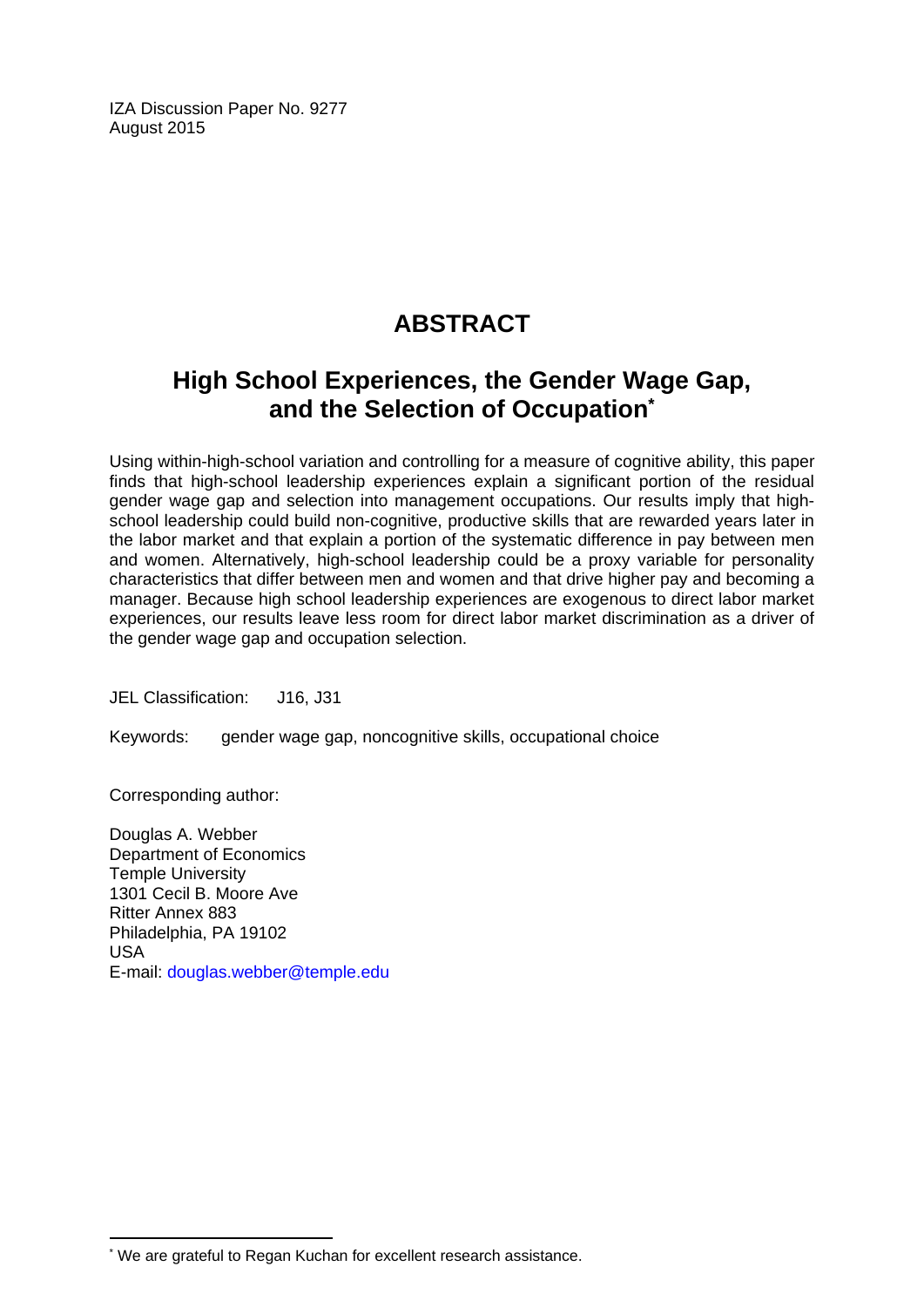#### **1. Introduction**

 The gender wage gap is of great interest to the general public and to policymakers, and for good reason: It would be deeply unjust if women are systematically underpaid — if they face different prices for the same productive characteristics — relative to men. The gender wage gap is of great interest to economists for this reason as well, surely. It is also interesting to economists both inherently, and because it sheds light on the strength of the wage-productivity link, the drivers of productivity, and occupation selection, among others.

 This paper contributes to our understanding of the gender wage gap by comparing standard gender wage gap regressions with and without detailed pre-labor-market-entry controls, including a measure of high-school leadership (being the president or an officer of a club) and unobserved high-school-level heterogeneity. We also study whether these pre-market experiences affect the management occupation gap across genders.

Our measure of high-school leadership is interesting for several reasons. (1) It captures an experience that occurs before the individual enters the labor market, so it is exogenous to (direct) labor market experiences. (2) It likely contains information on a productive input or personality characteristic that is non-cognitive in nature. (3) This input or characteristic may differ between men and women.

The combination of these factors implies that a measure of high-school leadership may help economists to explain a portion of the gender wage gap by pulling a productive characteristic or personality trait out of the error term of a standard wage regression. In addition, if the measure is related to occupation and industry selection, it may help economists to further the debate over whether we should control for occupation and industry in measuring the gender gap.

We find evidence of both. Our preferred specification finds an 8 percent wage premium for female workers who had significant high-school leadership experiences. High-school leadership explains roughly 10 percent of the residual gender wage gap observed in the early career jobs of the cohort being studied. In addition, high-school leadership experiences nearly eliminate the gender gap in the probability of working in a management occupation. Looking within management occupations provides suggestive evidence of even more significant reductions in the residual gender wage gap. These results are estimated using within-high-school variation and control for a measure of cognitive ability.

The inclusion of high-school fixed effects is particularly relevant in the context of the gender wage gap and occupational choice given the importance that cultural and geographic factors play in both discrimination and gender-specific preferences. Finally, our control for other important cognitive measures (math test scores) is certainly not novel to this literature, but does allow us to more precisely estimate the effects of leadership.

 It is important to be clear about what we have found. Suppose the high-school leadership variable captures an important non-cognitive attribute: assertiveness, the personality characteristic. Then we have found evidence consistent with the hypothesis that a significant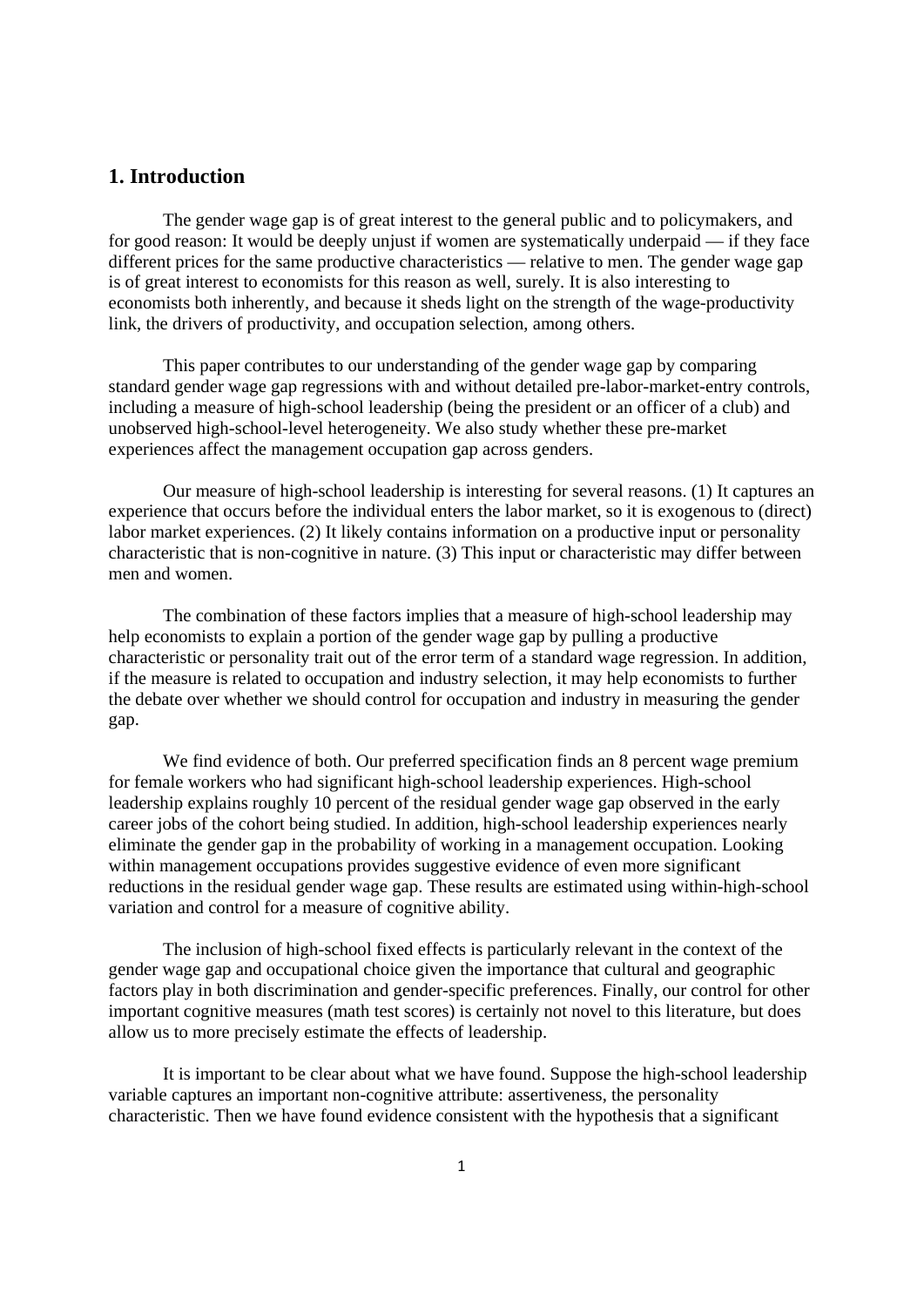portion of the residual gender wage gap and occupational choice are driven by systematic differences in personality between men and women. (To use a straightforward example, perhaps women who were club presidents in high school are more likely to be as assertive as men during salary negotiations.) Suppose instead that our high-school leadership variable captures noncognitive attributes that are more directly productive: say, organizational ability, or, more generally, leadership skills. If these attributes vary systematically between men and women, then their omission from standard wage regressions biases estimates of the gender gap, and could explain differences in occupation assignment.

 What does this say about discrimination? Not much in the global sense. It is obviously the case that female high-school students are not randomly assigned to high-school leadership positions. Discriminatory factors could be a driver of assignments into and away from highschool leadership roles, which implies that gender discrimination would be an underlying driver of our results. At the same time, it could be the case that being in a leadership role in high school causes productive skills and personality traits to develop that students subsequently take with them into the workplace years later. In this case, a nudge — discriminatory in origin, or not into a leadership role could affect productivity and earnings years later.

The case is much the same for the debate over whether to control for occupation and industry in estimating the gender gap. To take the extreme cases, one should not include these controls if they reflect discrimination, but should if they reflect preferences. The underlying mechanisms of high-school leadership assignment are key.

Despite this ambiguity, it is the case that in any event our results — our estimates of the effect of high-school leadership on the gender wage gap and on selection into management occupations — do leave less room for gender discrimination that occurs *in the labor market itself* as a significant driver of the residual gender wage gap and occupational choice, since highschool experiences are exogenous to direct labor market experiences.

 The rest of our paper is organized as follows: Section 2 reviews the various literatures pertinent to our study, Section 3 describes our data, Section 4 presents our empirical strategy, Section 5 presents the results and a discussion of their place in the literature, and Section 6 concludes.

#### **2. Related literature**

The gender wage gap has been extensively studied by labor economists.<sup>1</sup> We do not seek to provide a comprehensive overview of the literature, but rather to highlight papers that are especially relevant to understanding ours.

 The gender wage gap is often described as being driven by a combination of women's choices, differences in characteristics between women and men, and different prices accruing to those characteristics for women and men (i.e., discrimination). The economics literature has paid

<sup>&</sup>lt;sup>1</sup> Blau and Kahn (2007), and Blau and Kahn (2000) provide excellent overviews.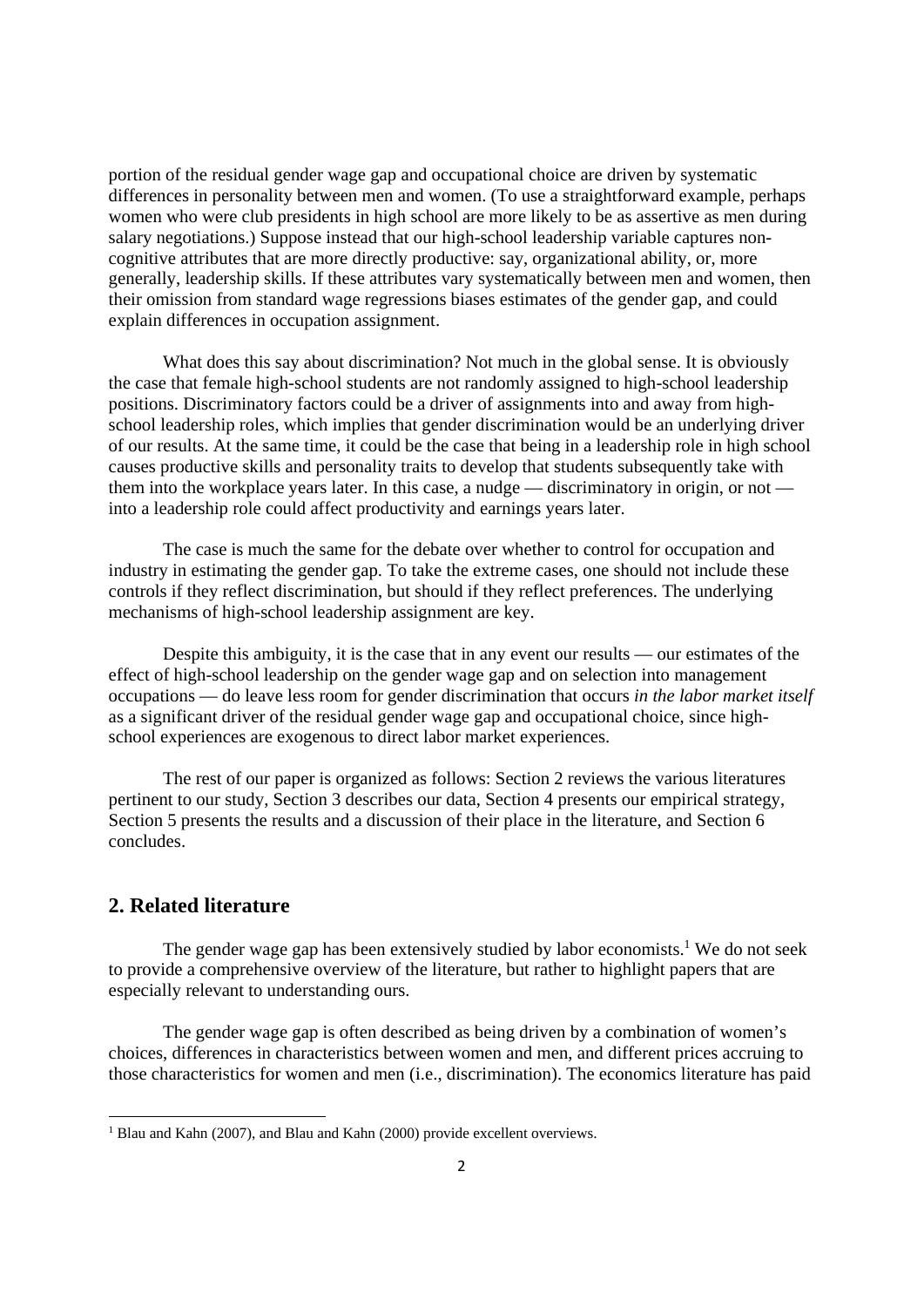much attention to standard characteristics and their prices (e.g., Blau and Kahn, 1997), but more recent research has focused on non-standard characteristics (at least from an economist's perspective).

Preferences and attitudes have been found to be important determinates of gender differentials in the labor market. Fortin (2005) finds a strong relationship between attitudes about gender roles and the gender wage gap and employment gap when looking both across countries and across time. Fortin (2008) concludes that differences between men and women regarding attitudes about the value of money, work, and family are significant determinants of the gender wage gap. Focusing on IT workers, Rosenbloom *et al.* (2009) finds that gender differentials in employment can be explained by taking account of measured preferences. These results relate to the current paper in so far as attitudes and preferences may drive female high-school students into leadership roles in which non-cognitive skills may be developed, or may capture personality differences which make some female workers more likely to negotiate for higher pay.

There is evidence that women are less likely to negotiate over their salaries than men (Babcock *et al.*, 2003), a feature which could be misconstrued as discrimination if it reflects innate personality differences across genders, or alternatively could be a rational response to discriminatory hiring and management practices / preferences reflecting traditional gender roles. This phenomena is true even among highly educated women. A study of graduating professional school students of a major university found that 57 percent of male students had asked for higher compensation than their initial offer, compared to only 7 percent of female students. Students who negotiated increased their starting salaries by 7.4 percent (Babcock and Laschever, 2003).

 This empirical reality may be driven by a variety of causes (Kray, Galinsky, and Thompson, 2001; Kray, Kennedy, and Van Zant, 2014). For example, if women are treated differently than men when they attempt to negotiate, then this differential propensity to initiate negotiations could be a rational response to incentives (Bowles, Babcock, and Lai, 2007; Rudman *et al.*, 2012).

 The intersection between the occupational choice and gender wage gap literatures is also important to this paper given the heterogeneous impact of leadership on management and nonmanagement occupations documented in Kuhn and Weinberger (2005). Eide (1994) attributes part of the narrowed gender wage gap to the female college-major distribution becoming more like that of males, and thus leading to a more similar occupational distribution. Shatnawi *et al*. (2014) provides an in depth discussion of the issues surrounding the choice of controlling versus not controlling for occupation when studying the gender wage gap. Goldin (2014) focuses on occupation and the gender wage gap from the perspective of tasks.

Our paper is most closely related to Kuhn and Weinberger (2005), which studies the returns to non-cognitive skills and finds a substantial wage premium (up to 33 percent) associated with holding a leadership position during an individual's high-school career. Lazear (2012) presents a theoretical treatment of the return to leadership skills, and Lindqvist and Vestman (2011), find large premia associated with various psychological traits using detailed data on Swedish Military enlistment.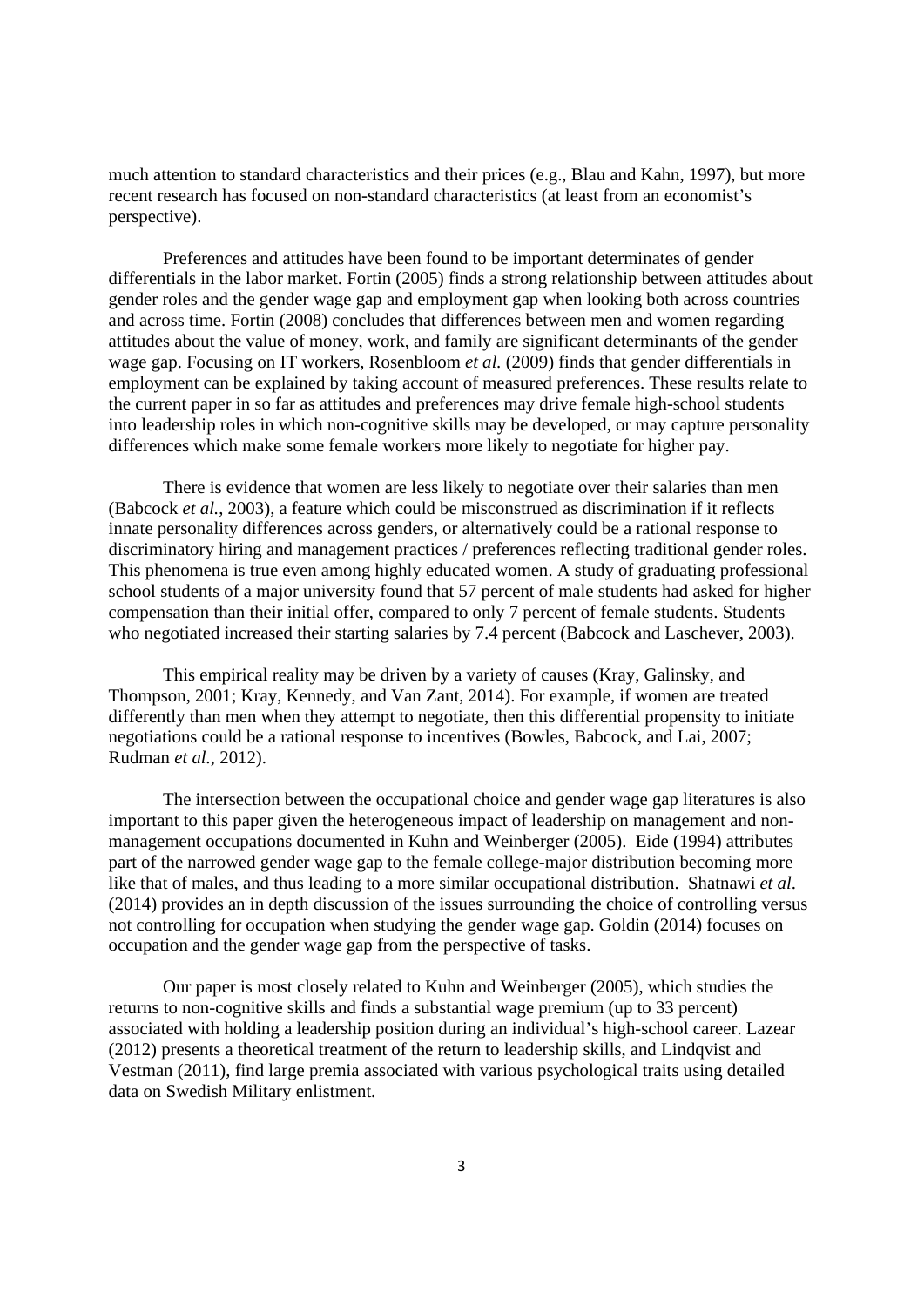Much of the gender wage gap can be explained by observable characteristics, such as the selection of occupation and industry. But in thinking about the role of discrimination in the labor market, the question is not whether women select different roles and productive characteristics, but why. We know that the gender wage gap grows across the duration of women's careers (Bertrand, Goldin, and Katz 2010; Goldin 2014), and that there are well-identified studies suggesting that discrimination is a factor in the wage gap (Goldin and Rouse, 2000; Neumark, Bank, and van Nort, 1996).

Our paper's contributions lie in the intersection of the above-mentioned literatures. Most importantly, the focus on pre-market characteristics and detailed (and typically unavailable) controls allows us to evaluate potential pathways of gender pay differences, occupational choice, and discrimination that most studies are unable to assess.

#### **3. Data**

The National Longitudinal Study of the High School Class of 1972 (NLS72) is the first of several longitudinal studies developed by the US Department of Education's National Center for Education Statistics (NCES). The study was designed to document the development of its respondents as they completed high school, entered higher education, and joined the labor market. It consists of a nationally representative base-year survey of respondents who were high school seniors in the spring of 1972 and five follow-up surveys administered in 1973, 1974, 1976, 1979, and 1986.

In this paper, we focus on respondents who were first interviewed in the spring of 1972 and selected for reinterview in the fifth follow-up survey. The base-year's student questionnaire includes information on the demographic traits, family characteristics, future plans, and high school activities of 16,683 respondents who attended public and private schools in the US and were high school seniors in the spring of 1972. Respondents also completed six timed cognitive tests that were administered to assess the students' verbal and nonverbal abilities. The NCES conducted the fifth follow-up survey in 1986, 14 years after the respondents' senior year of high school. The sample consists of 12,841 respondents who took part in at least one of the NLS72's earlier surveys. The final follow-up survey includes information on respondents' work experiences, educational attainments, marital statuses, children, and family economic relationships.

Following Kuhn and Weinberger (2005), we construct measures of high school leadership and membership using variables from the base-year survey that asked about students' activities in or out of school in the past year. The students responded "have not participated," "have participated actively," or "have participated as a leader or official" to nine lists of activities. Seven of the nine lists fell into the club category: debating, drama, band, chorus; hobby clubs such as photography, model building, hot rod, electronics, crafts; honorary clubs such as Beta Club or National Honor Society; school newspaper, magazine, yearbook, annual; school subject matter clubs such as science, history, language, business, art; student council, student government, political club; and vocational education clubs such as Future Homemakers, Teachers, Farmers of America, DECA, OEA, FBLA, or VICA.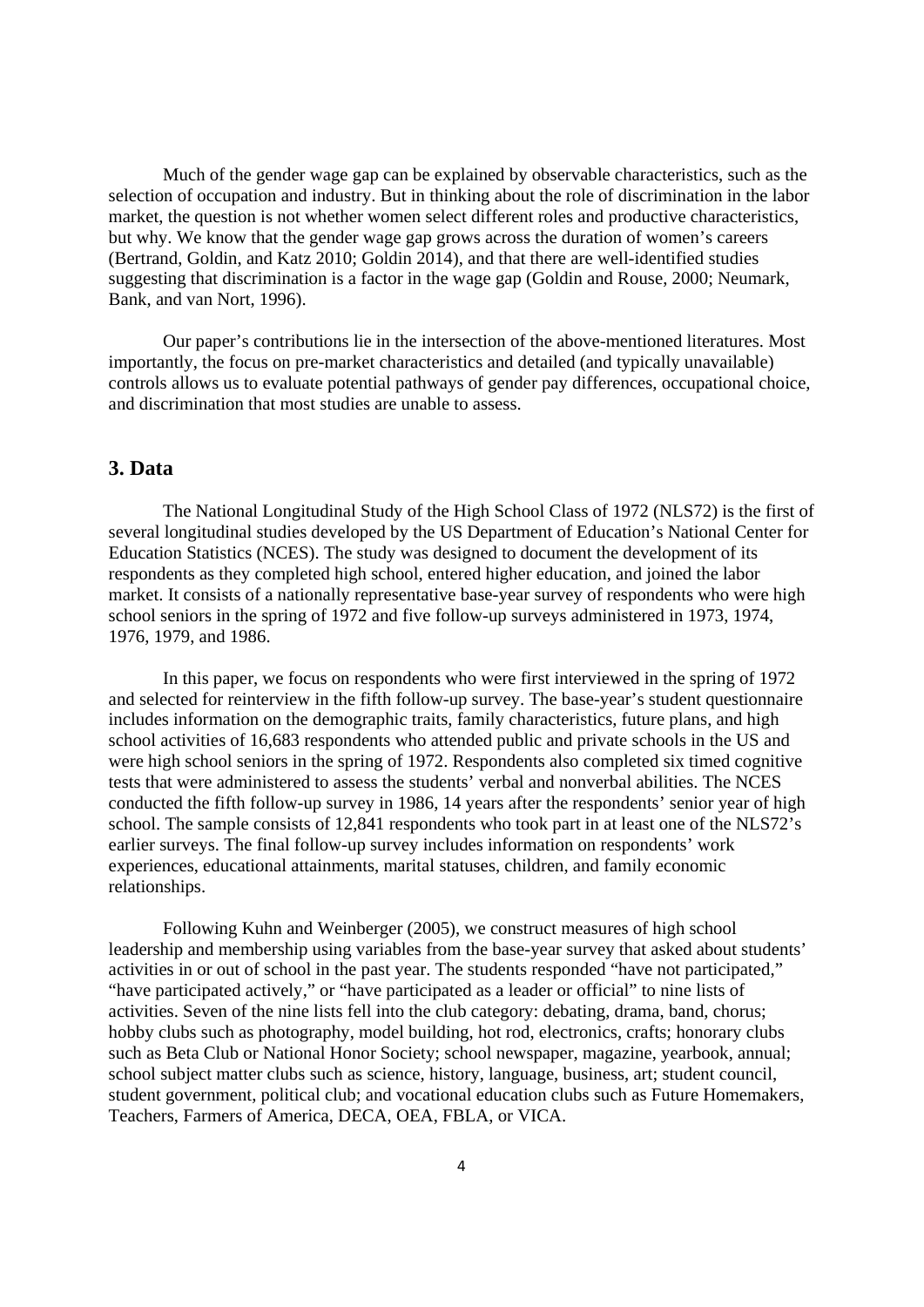We consider students to be club members if they answered "have participated actively" to any one of the relevant activity lists. We placed students in the club president categories if they answered "have participated as a leader or officer" to any one of the relevant club activity lists.

Our measures of high school leadership and membership have some limitations. First, given the list-like structure of the activity survey questions, we cannot quantify the number of activities in which a student took part. Second, a respondent who only participated in an activity not mentioned by the survey will not be categorized in our data as a member or leader. Lastly, the possible responses to the activity survey questions are somewhat ambiguous; it is unclear if students would have selected "have not participated" or "have participated actively" if they had participated in an activity, but were not actively involved.

We measure respondents' cognitive skills by using the results from the base-year mathematics aptitude test. Students were asked to answer 25 quantitative comparison questions in 15 minutes. We calculate math percentile scores for all respondents in the sample who were first interviewed in the spring of 1972 and had completed high school by the first week of February 1986.

Using data from the fifth follow-up survey, we examine respondents' employment 14 years after their senior year in high school. We focus on the respondent's current or most recent job held since 1979, and kept only those respondents who were employed in 1986. We construct respondents' hourly wages in 1986 using their current salary, pay frequency, and the number of hours usually worked per week. Following Kuhn and Weinberger (2005), we restrict the sample to those earning hourly wages between \$2.70 and \$135.00 in 1986. We grouped into 12 categories the 351 occupations and 203 industries reported in our sample; we sorted them by the major occupation and industry headings outlined in Appendix B.2 of the fifth follow-up survey documentation.<sup>2</sup> Our final sample includes 6,335 respondents.

#### **4. Empirical methodology**

We estimate variants of the following equation:

 $Log(Wage_{86}) = \alpha_0 + \beta_1 female + \beta_2 leadsership + \beta_3 female * leadership$  $+ \beta_4$  math score  $+ XY + \delta_{HS} + \varepsilon$ , (1)

<sup>&</sup>lt;sup>2</sup> The NLS72 uses the U.S. Census Bureau's 1970 Classified Index of Industries and Occupations. The twelve major occupation groups are: professional, technical, and kindred workers; managers and administrators (except farm); sales workers; clerical and kindred workers; craftsmen and kindred workers; operatives (except transport operatives); transport equipment operatives; laborers (except farm); farmers and farm managers; farm laborers and farm foremen; service workers (excluding those in private households); and private household workers. The twelve major industry groups are: agriculture, forestry and fisheries; mining; construction; manufacturing; transportation, communications, and other public utilities; wholesale and retail trade; finance, insurance, and real estate; business and repair services; personal services; entertainment and recreation services; professional and related services; and public administration.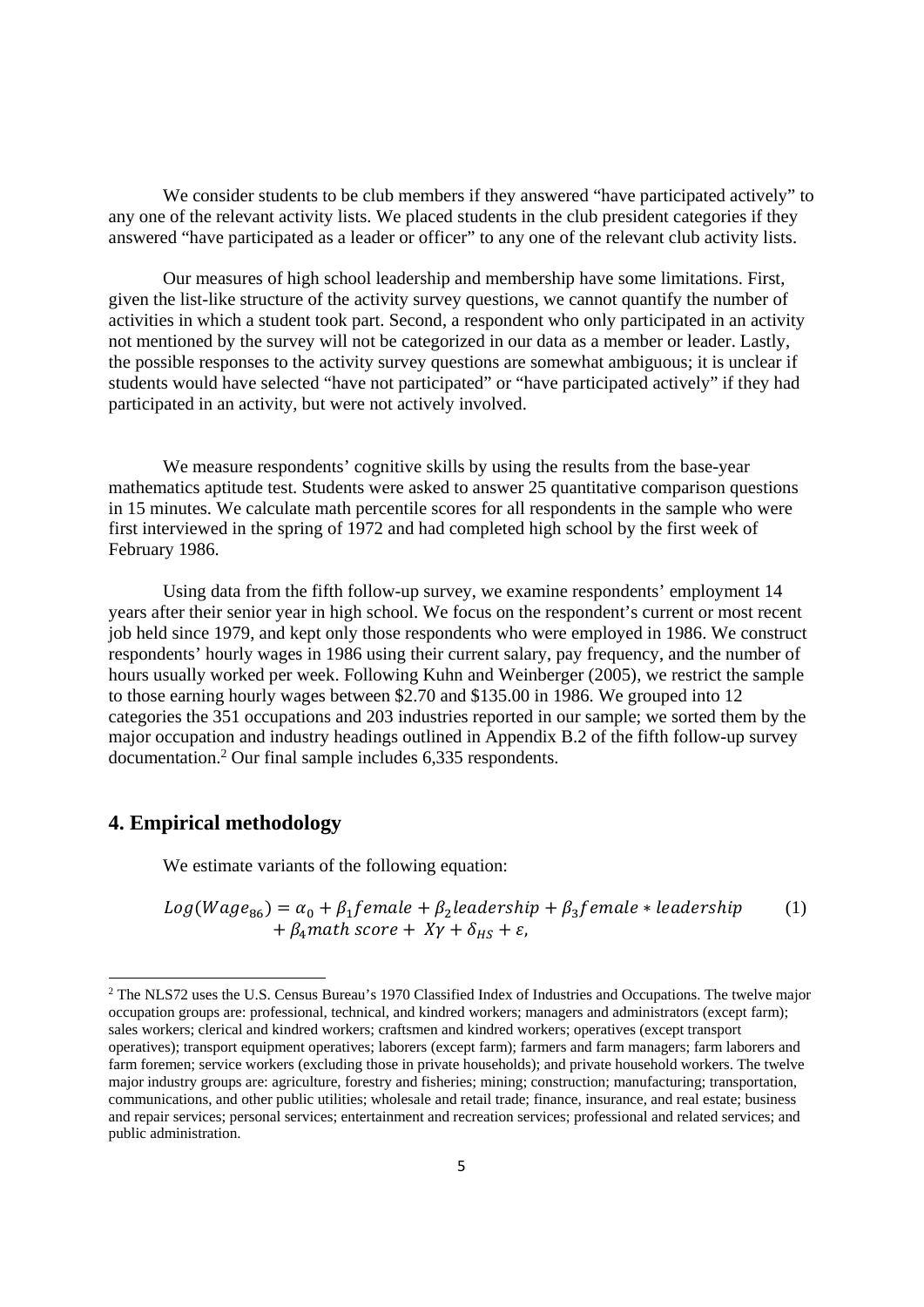where  $Wage_{86}$  is the respondent's wage in 1986; female and leadership are dummy variables equal to one if the respondent is a female or was the president or an officer of a club while in high school, respectively;  $\varepsilon$  is a standard error term; and  $\alpha_0$  and the  $\beta$ s are coefficients.

The primary focus of this paper is on  $\beta_3$ , the coefficient attached to the interaction between the female and high-school leadership indicator variables. Of particular interest is how this coefficient changes across different specifications of Equation (1).

X is a vector of person and work characteristics, including indicator variables for race, education, marital status, fertility status, and club and sport participation.  $\delta_{H_S}$  is a set of 939 high school fixed effects. Math percentile score (math score) is described in more detail in the data section of this paper.

 The inclusion of the math percentile score and high-school fixed effects allow us to rule out a number of threats to identification which could not be accounted for by datasets without the rich set of covariates available in the NLS72. First, the math percentile serves as a strong proxy for unobserved cognitive ability. While this measure is likely less comprehensive than the better-known Armed Forces Qualification Test (AFQT) score from the National Longitudinal Survey of Youth, it is nonetheless highly predictive of future wages both in terms of statistical and economic significance. Though the processes that govern which students serve in leadership roles during their high school careers is not random, the ability of this study to proxy for cognitive aptitude allows us to focus on other selection mechanisms.

 Conditioning on a set of high school fixed effects allows us to account for a wide variety of cultural factors that may arguably play a large role in the likelihood of women seeking out leadership roles as well as the gender pay gap. Female students raised in localities in which gender roles are more traditionally and stringently defined may be less likely to seek out or obtain leadership roles. Furthermore, women in these localities may be more likely to earn lower wages due to occupational selection or discriminatory channels. Failing to account for such factors would likely lead to an upward bias on the interaction coefficient of interest to this study.

#### **5. Results and Discussion**

Table 1 presents summary statistics from our analysis sample broken down by gender.

 Table 2 presents the results of various specifications of Equation (1). The coefficient on the interaction between the female and leadership indicator variables fluctuates between 4.6 and 10.0 log points depending on the covariates included in the model. The estimated interaction term in column 5, which controls for all available characteristics (e.g. demographics, test scores, high school fixed effects), except industry and occupation controls, is .0740, which implies a roughly 8% wage premium to females with high school leadership experience relative to their male counterparts. Adding a set of controls for industry and occupation cuts this figure almost in half, and renders the interaction statistically insignificant.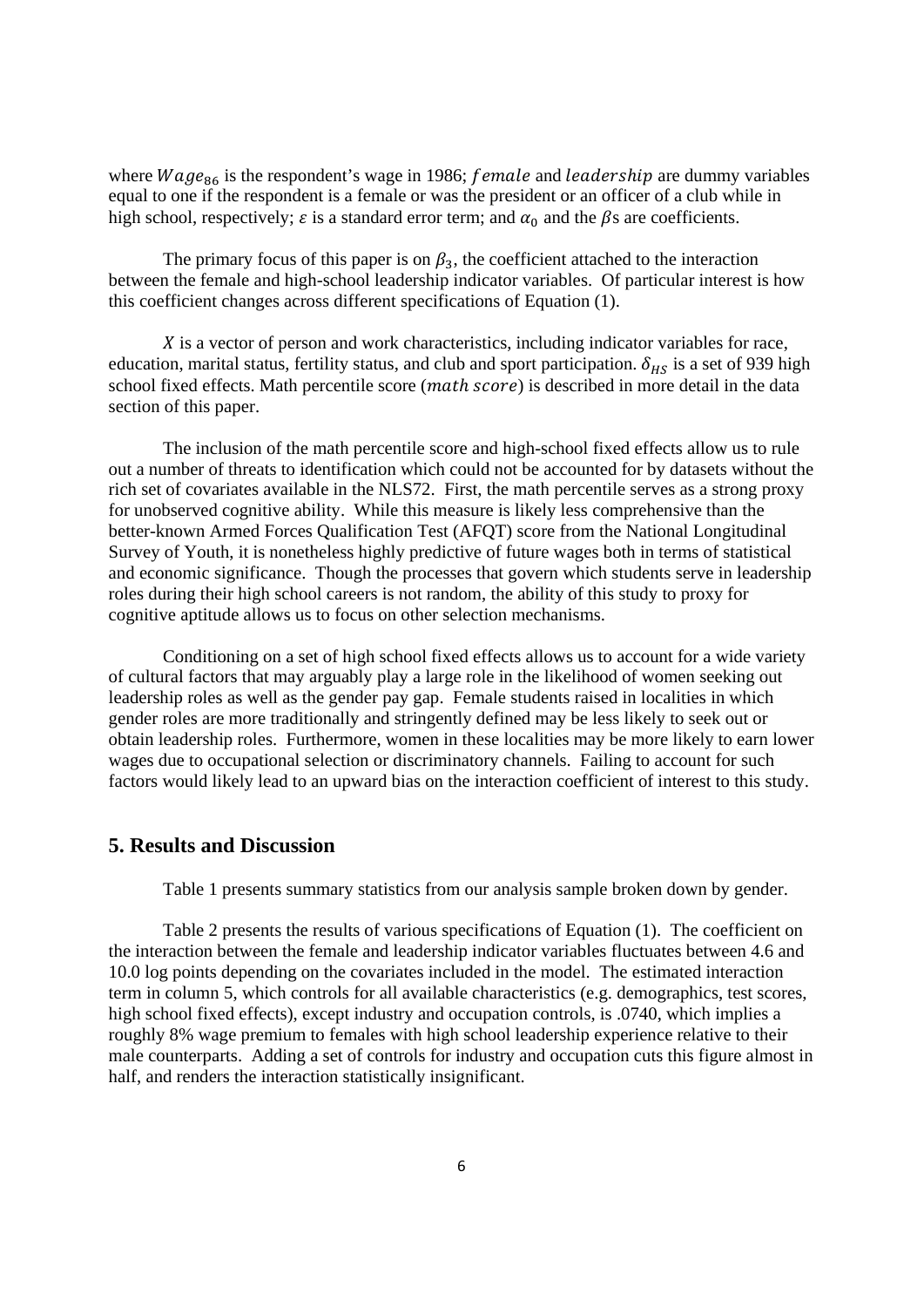If the goal is to estimate the causal impact of female high school leadership, conditioning on future industry and occupation is likely a "bad control". However, this exercise is instructive for those considering the causes and size of the gender pay gap. Back of the envelope calculations using the figures in Column 5 and the proportion of females in leadership positions at some point throughout high school (24%) suggest that high school leadership participation explains roughly 10% of the residual gender pay gap. The fact that this figure is substantially diminished, and statistically insignificant, once employment controls are added is suggestive evidence that the mechanism that the leadership effect operates through has to with industry or occupation choice.

 To further examine this relationship, Table 3 displays estimates from a linear probability model with employment in a management occupation as the dependent variable. The coefficient on the interaction between the female and leadership indicators is .0617 in the specification with the most comprehensive set of controls. This is a strikingly large effect given that the size of the raw gender differential in management occupation is only 6.5% (20.2% for men versus 12.3 % for women). Thus, virtually the entire gender gap in the proportion of management and nonmanagement workers is eliminated when looking only at those with high school leadership experience.

Table 4 presents log wage regressions only for those in management occupations. The sample size limits our ability to precisely estimate many of the coefficients in this model (particularly when high school fixed effects are included), however there is suggestive evidence that the residual wage gap is reduced to 25%-35% of its original magnitude for those women with high school leadership experience.

The implications of this study for understanding the gender wage gap depend on the degree to which the reader believes the results in Column 5 of Table 2 are a true "causal effect" (as usually defined). If this relationship is truly causal, then the policy implications are fairly clear: Exposing women at early ages to leadership opportunities will reduce the gender wage gap. Or, more generally, public policy should help women — and men, for that matter — to develop the characteristics that are learned by performing activities similar to taking on leadership roles prior to entering the labor market.

In this scenario, one can view high-school leadership through the lens of human capital accumulation. Women, on average, receive a differential benefit than men because they had fewer opportunities than men to develop the human capital associated with pre-labor-marketentry leadership roles. This leads them to choose more financially rewarding careers in traditionally male-dominated fields, and to earn more (on average) across occupations.

On the other hand, if the interaction effect is a proxy for personality characteristics, then the policy implications are quite different. In this case, differences over preferences governing competitiveness, financial ambition, or negotiating salary may drive a certain type of person to seek out leadership positions prior to labor market entry *and* to make correlated labor market choices, such as engaging in salary negotiations. This type of person tends to choose more financially rewarding careers, such as management roles, and, on average, is more likely to be male.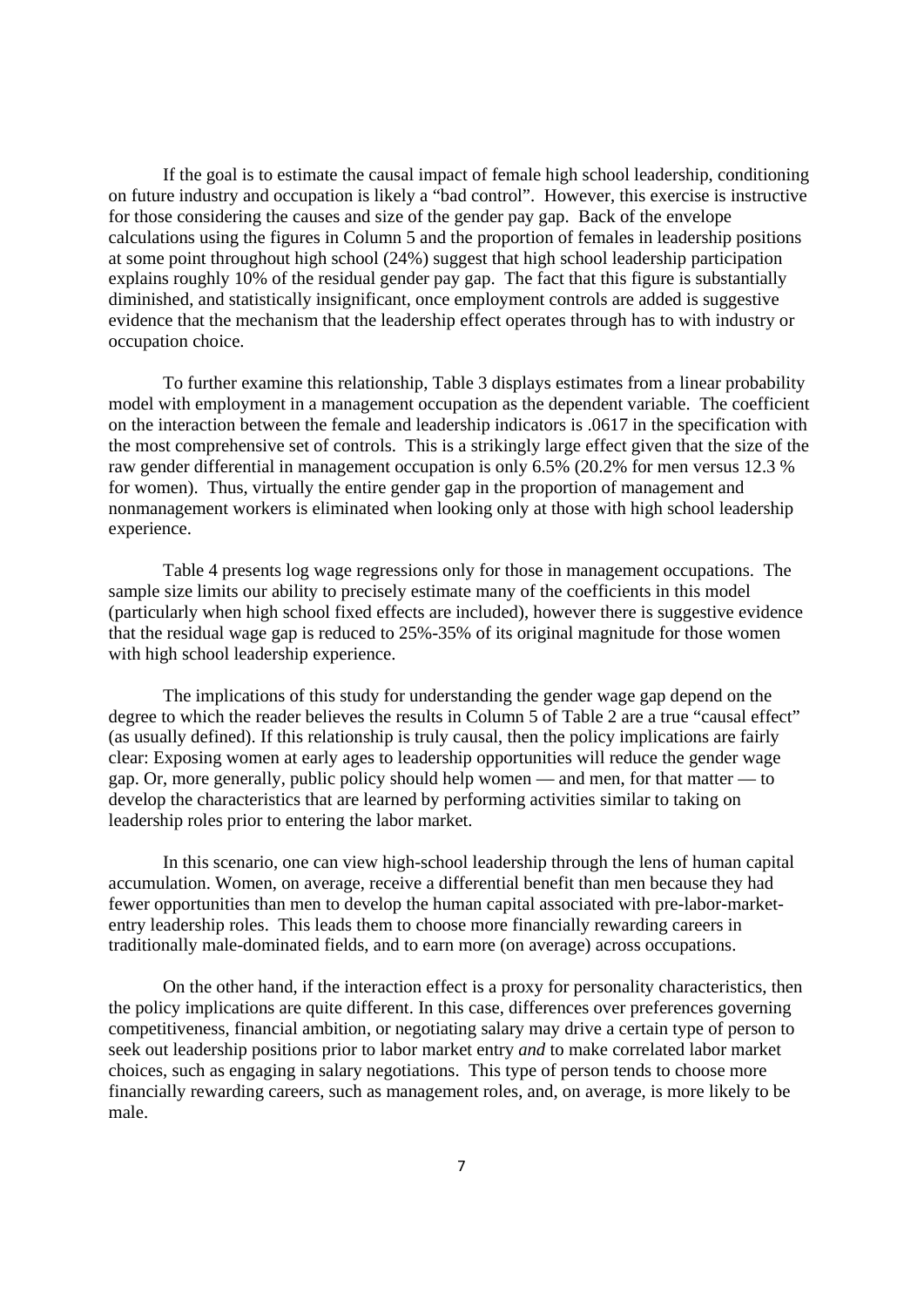The role of discrimination is more nuanced here than is typical. Discrimination could be (in part) driving selection into and out of high-school leadership roles. If high-school leadership develops non-cognitive productive characteristics, then even though this paper pulls a productive characteristic out of the error term of standard wage gap regressions, it is still the case that discrimination is an underlying driver of our results. But if discrimination is not a large factor in determining which young people become high-school leaders — if, say, personality is the dominant factor — then this paper's results might suggest a smaller role for discrimination in the residual gender wage gap and occupation selection.

While it is impossible to rule out discriminatory channels in this context, the fact that our estimates are identified using within-high-school variation certainly rules out a number of cultural factors as potential drivers of discrimination (e.g. towns which are more conservative are more likely to discriminate against women both in terms of leadership opportunities and future wages).

In any event, this paper's results suggest a smaller role for direct labor market discrimination — high-school leadership is exogenous to direct labor market experience — as a driver of the residual gender wage gap and occupational choice.

#### **6. Conclusion**

 This paper explores whether the relationship between an important non-cognitive characteristic, leadership experience, and labor market outcomes varies across gender. We utilize information on workers' pre-market leadership activities (officer or president of a club during high school) to identify the impact of leadership experience on the gender pay gap and occupational choice, estimated using within-high-school variation and controlling for a measure of cognitive ability.

 We find a strong relationship between our measure of leadership and female wages, explaining roughly ten percent of the residual gender wage gap. Furthermore, we find evidence that high school leadership experience is correlated with occupational choice, specifically higherincome management occupations. Finally, we find that the gender wage gap is reduced by as much as 75% when accounting for leadership experience among those within management occupations.

 Our results leave less room for direct labor market discrimination as a driver of the residual gender wage gap. In addition, our results strongly suggest that industry and occupation choices across gender are driven at least in part by something other than direct labor market discrimination because we have shown these outcomes are highly correlated with experiences predating labor market entry. In this way, our results can be seen as supporting the inclusion of industry and occupation fixed effects for researchers seeking to study the magnitude of gender discrimination by employers.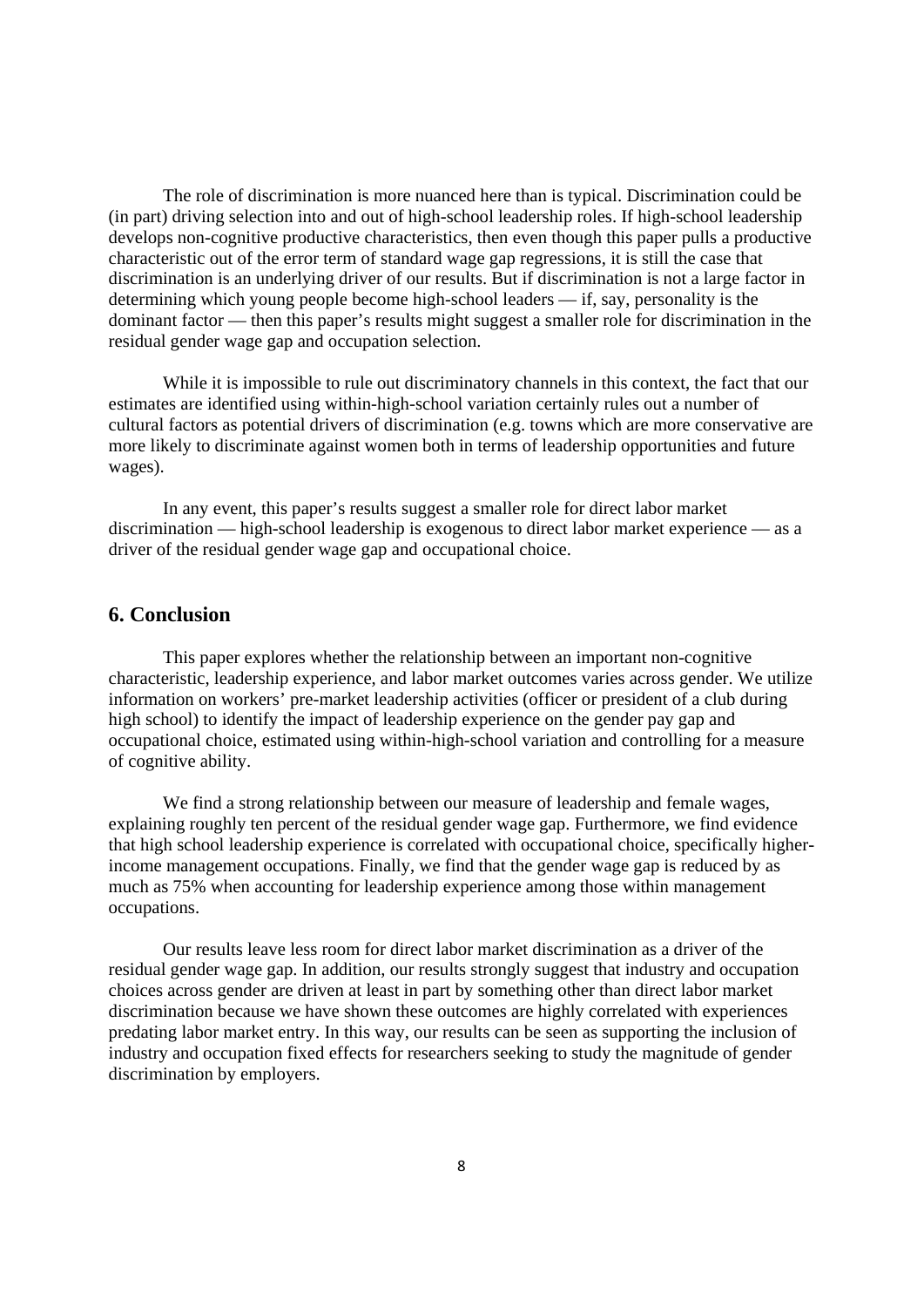However, our results do nothing to rule out the presence of pre-market discrimination that influences the gender wage gap and occupation selection, such as discouragement or underinvestment in certain skills among young women that are highly valued in the labor market (e.g., leadership, math, and science).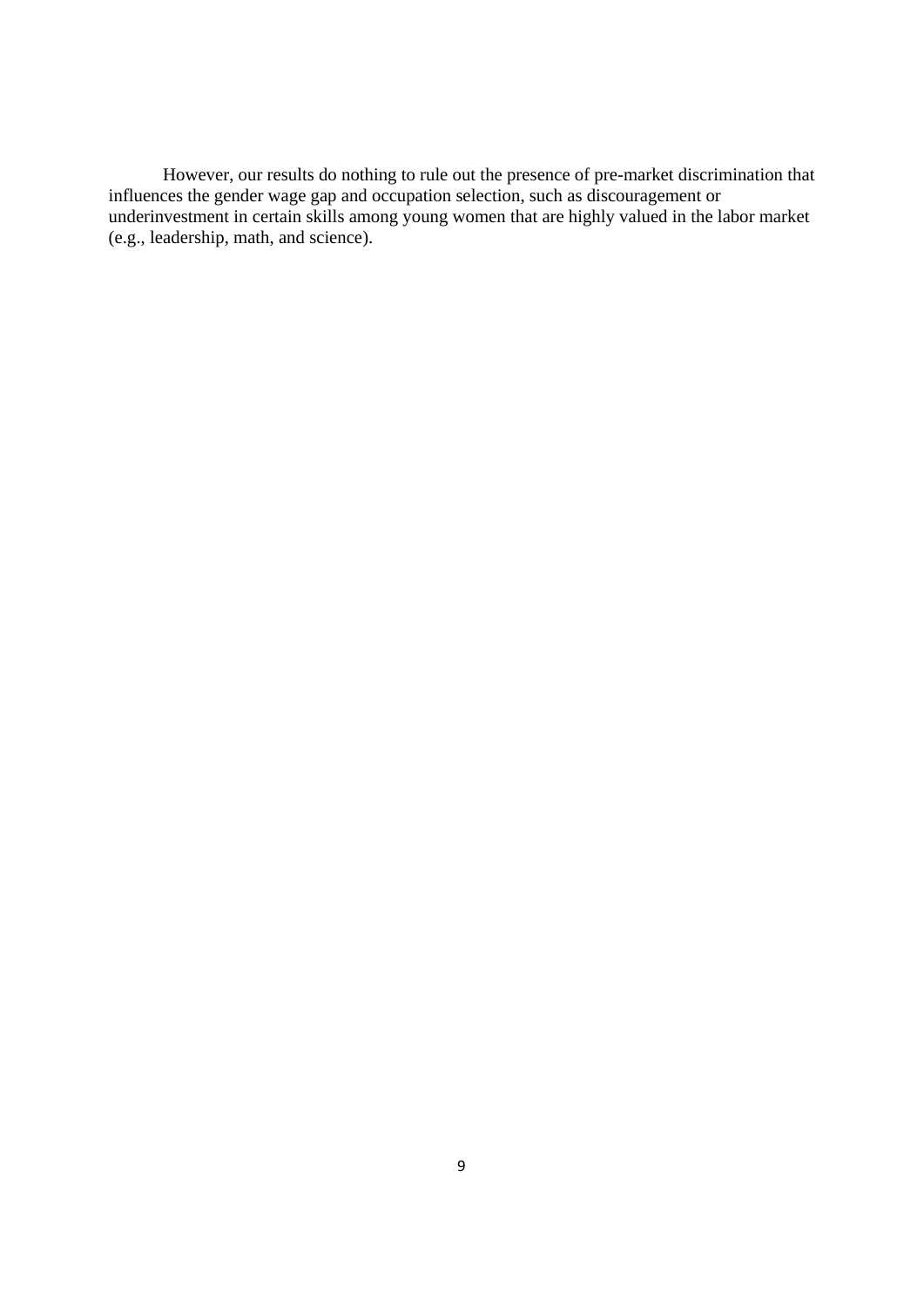#### **References**

- Babcock, Linda and Sarah Laschever, *Women Don't Ask: Negotiation and the Gender Divide,* Princeton University Press, 2003.
- Babcock, Linda, Sara Laschever, Michele Gelfand, and Deborah Small, "Nice Girls Don't Ask," *Harvard Business Review,* vol. 81, no. 10, October 2003, pp. 14—16.
- Bertrand, Marianne, Claudia Goldin, and Lawrence F. Katz, "Dynamics of the Gender Gap for Young Professionals in the Financial and Corporate Sectors," *American Economic Journal: Applied Economics,* vol. 2, no. 3, July 2010, pp. 228—255.
- Blau, Francine D. and Lawrence M. Kahn, "Swimming Upstream: Trends in the Gender Wage Differential in 1980s," *Journal of Labor Economics,* vol. 15, no. 1, January 1997, pp. 1— 42.
- Blau, Francine D. and Lawrence M. Kahn, "Gender Differences in Pay," *Journal of Economic Perspectives,* vol. 14, no. 4, Autumn 2000, pp. 75—99.
- Blau, Francine D. and Lawrence M. Kahn, "The Gender Pay Gap: Have Women Gone as Far as They Can?" *Academy of Management Perspectives,* vol. 21, no. 1, February 2007, pp. 7—23.
- Bowles, Hannah R., Linda Babcock, and Lei Lai, "Social incentives for gender differences in the propensity to initiate negotiations: Sometimes it does hurt to ask," *Organizational Behavior and Human Decision Processes,* vol. 103, no. 1, May 2007, pp. 84—103.
- Eide, Eric, "College Major Choice and Changes in the Gender Wage Gap," *Contemporary Economic Policy,* vol. 12, no. 2, April 1994, pp. 55—64.
- Fortin, Nicole M., "Gender Role Attitudes and the Labour-market Outcomes of Women across OECD Countries," *Oxford Review of Economic Policy*, vol. 21, no. 3, Autumn 2005, pp. 416—438.
- Fortin, Nicole M., "The Gender Wage Gap among Young Adults in the United States: The Importance of Money versus People," *Journal of Human Resources*, vol. 43, no. 4, Fall 2008, pp. 884—918.
- Goldin, Claudia, "A Grand Gender Convergence: Its Last Chapter," *American Economic Review,* vol. 104, no. 4, April 2014, pp. 1091—1119.
- Goldin, Claudia and Cecilia Rouse, "Orchestrating Impartiality: The Impact of 'Blind' Auditions on Female Musicians," *The American Economic Review,* vol. 90, no. 4, September 2000, pp. 715—741.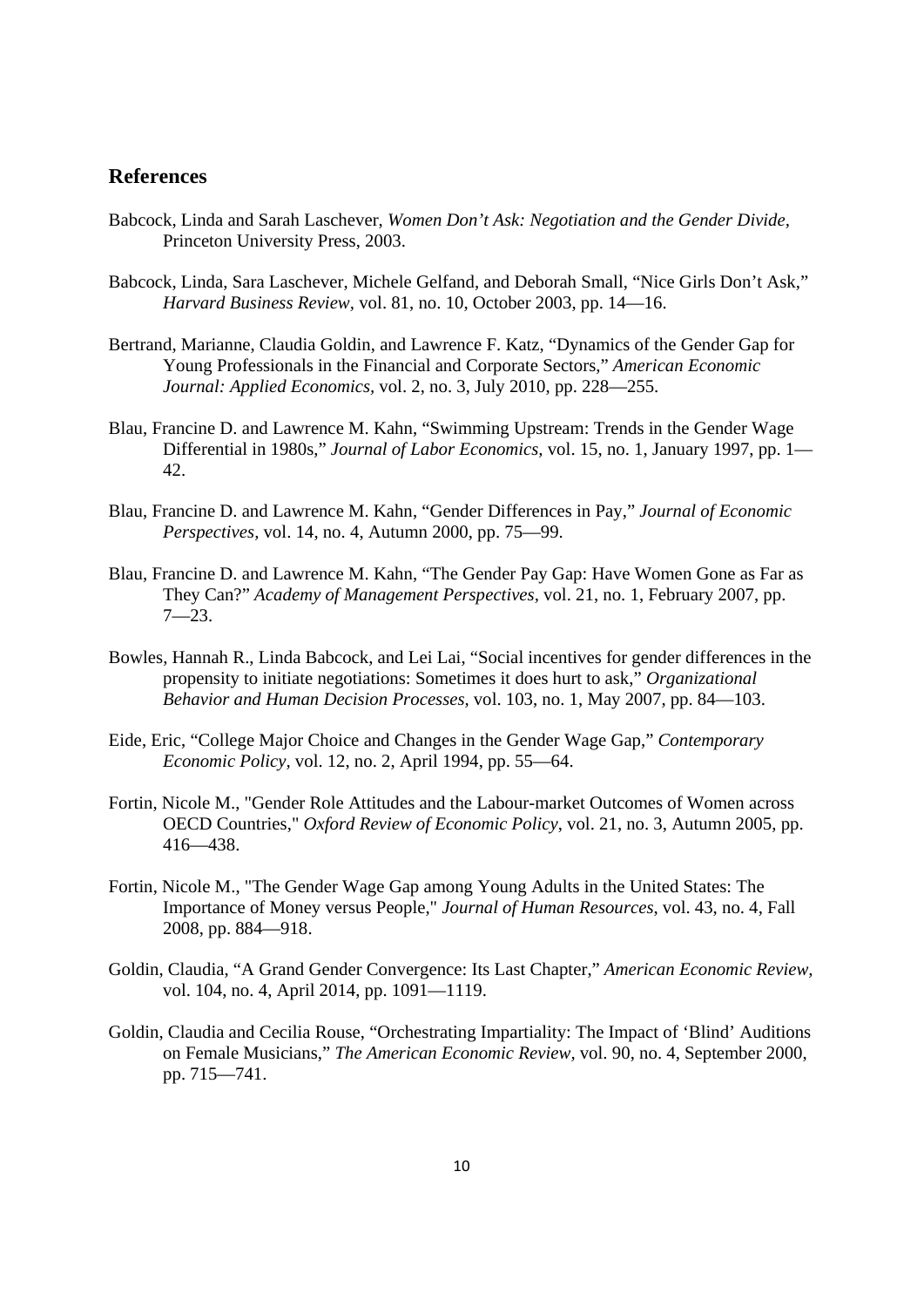- Kray, Laura J., Adam Galinsky, and Leigh Thompson, "Battle of the Sexes: Gender Stereotype Confirmation and Reactance in Negotiations," *Journal of Personality and Social Psychology,* vol. 80, no. 6, June 2001, pp. 942—958.
- Kray, Laura J., Jessica A. Kennedy, and Alex B. Van Zant, "Not Competent Enough to Know the Difference? Gender Stereotypes about Women's Ease of Being Misled Predict Negotiator Deception," *Organizational Behavior and Human Decision Processes,* vol. 125, no. 2, November 2014, pp. 61—72.
- Kuhn, Peter and Catherine Weinberger, "Leadership Skills and Wages," *Journal of Labor Economics,* vol. 23, no. 3, July 2005, pp. 395—436.
- Lazear, Edward P., Kathryn L. Shaw, and Christopher T. Stanton, "The Value of Bosses," *NBER Working Paper 18317,* August 2012.
- Lindqvist, Erik and Roine Vestman. "The Labor Market Returns to Cognitive and Noncognitive Ability: Evidence from the Swedish Enlistment," *American Economic Journal: Applied Economics*, vol. 3, no. 1, January 2011, pp. 101—128.
- Neumark, David, Roy J. Bank, and Kyle D. Van Nort, "Sex Discrimination in Restaurant Hiring: An Audit Study," *The Quarterly Journal of Economics,* vol. 111, no. 3, August 1996, pp. 915—941.
- Rosenbloom, Joshua L, Ronald A. Ash, Brandon Dupont, and LeAnne Coder, "Examining the Obstacles to Broadening Participation in Computing: Evidence from a Survey of Professional Workers," *Contemporary Economic Policy,* vol. 27, no. 3, July 2009, pp. 413—421.
- Rudman, Laurie A., Corrine A. Moss-Racusin, Julie E. Phelan, and Sanne Nauts, "Status incongruity and backlash effects: Defending the gender hierarchy motivates prejudice against female leaders," *Journal of Experimental Social Psychology,* vol. 48, no. 1, January 2012, pp. 165—179.
- Shatnawi, Dina, Ronald Oaxaca, and Michael Ransom, "Movin' on Up: Hierarchical Occupational Segmentation and Gender Wage Gaps," *Journal of Economic Inequality,* vol. 12, no. 3, September 2014, pp. 315—338.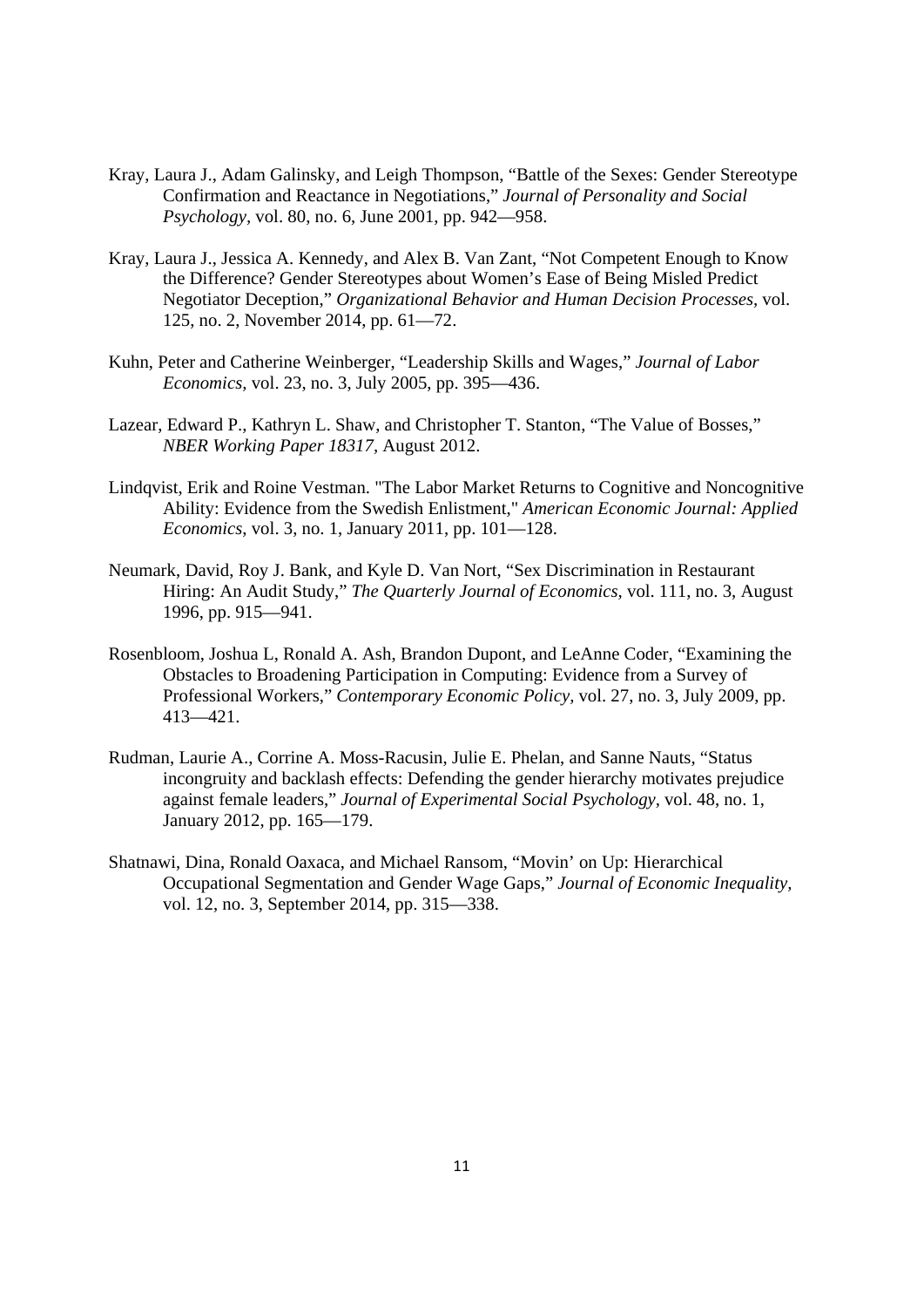Table 1: Summary Statistics

|                          | Men        | Women      |
|--------------------------|------------|------------|
| <b>Black</b>             | 0.066      | 0.122      |
|                          | (0.249)    | (0.328)    |
| Other                    | 0.089      | 0.087      |
|                          | (0.286)    | (0.282)    |
| High school              | 0.150      | 0.176      |
|                          | (0.357)    | (0.381)    |
| Some college             | 0.270      | 0.293      |
|                          | (0.444)    | (0.455)    |
| College degree or higher | 0.391      | 0.369      |
|                          | (0.488)    | (0.482)    |
| Wage                     | 13.001     | 9.906      |
|                          | (9.015)    | (7.398)    |
| On team                  | 0.156      | 0.051      |
|                          | (0.363)    | (0.221)    |
| In club                  | 0.229      | 0.363      |
|                          | (0.420)    | (0.481)    |
| President of club        | 0.175      | 0.234      |
|                          | (0.380)    | (0.423)    |
| Captain of team          | 0.103      | 0.060      |
|                          | (0.304)    | (0.238)    |
| <b>Math Percentile</b>   | 0.542      | 0.471      |
|                          | (0.287)    | (0.275)    |
| Married                  | 0.705      | 0.638      |
|                          | (0.456)    | (0.480)    |
| Has children             | 0.635905   | 0.644519   |
|                          | (0.481247) | (0.478739) |
| Cares for young children | 0.290208   | 0.126476   |
|                          | (0.453926) | (0.332441) |
| Management occupation    | 0.201187   | 0.135245   |
|                          | (0.400947) | (0.342042) |
| Observations             | 3370       | 2965       |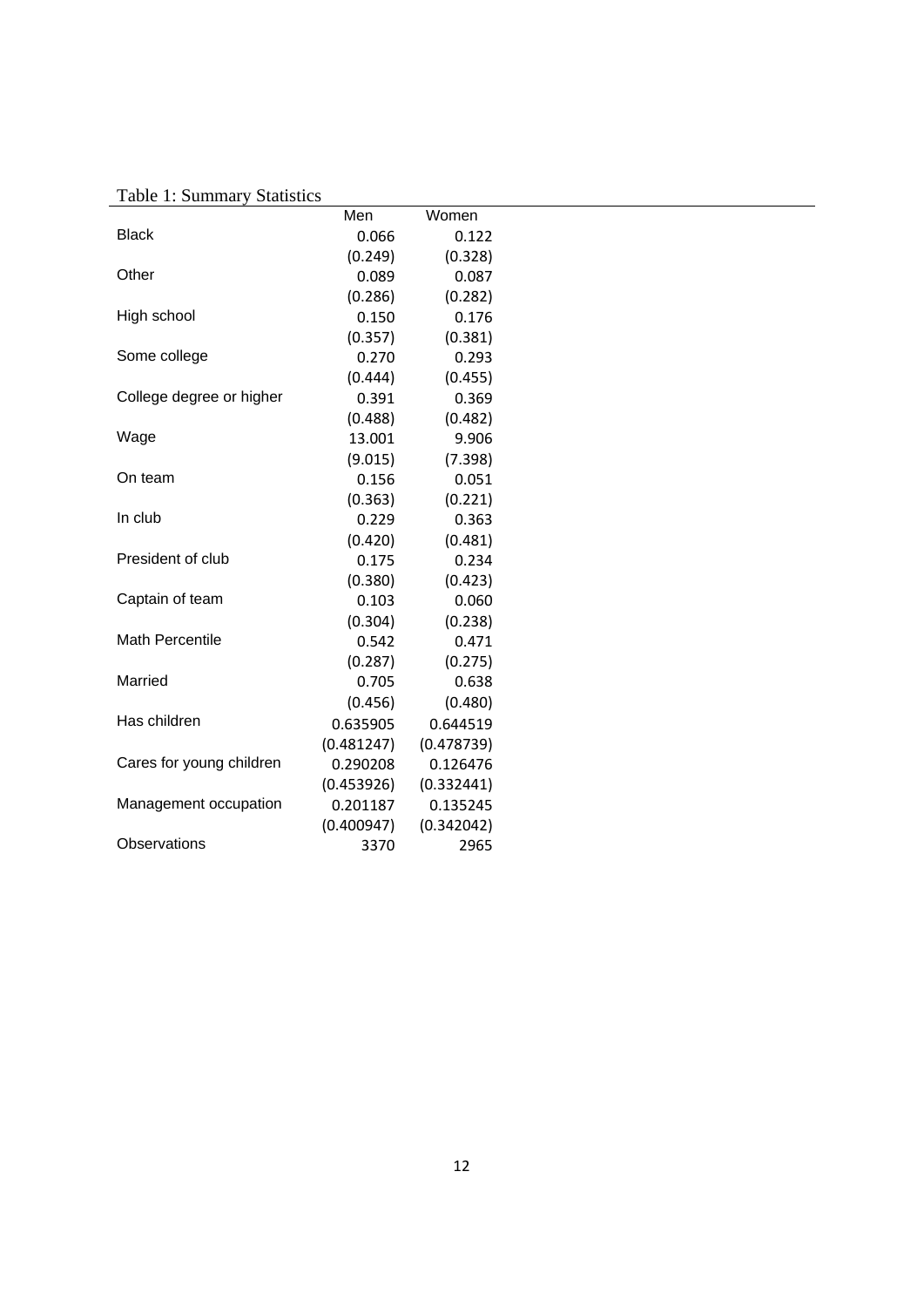|                       |                |                | Table 2: Log Earnings Regressions |                |                |              |
|-----------------------|----------------|----------------|-----------------------------------|----------------|----------------|--------------|
| Female                | $-0.278***$    | $-0.280***$    | $-0.298***$                       | $-0.262***$    | $-0.256***$    | $-0.193***$  |
|                       | (0.0201)       | (0.0203)       | (0.0226)                          | (0.0200)       | (0.0159)       | (0.0171)     |
| President             |                | 0.0338         | $-0.0165$                         | $-0.0624*$     | $-0.0433*$     | $-0.0275$    |
|                       |                | (0.0257)       | (0.0384)                          | (0.0319)       | (0.0258)       | (0.0246)     |
| Female*Presiden       |                |                | $0.100**$                         | $0.0779*$      | $0.0740**$     | 0.0458       |
| t                     |                |                |                                   |                |                |              |
|                       |                |                | (0.0509)                          | (0.0422)       | (0.0343)       | (0.0329)     |
| <b>Black</b>          |                |                |                                   | $-0.0239$      | $-0.0383$      | $-0.0432$    |
|                       |                |                |                                   | (0.0401)       | (0.0338)       | (0.0337)     |
| Other                 |                |                |                                   | $-0.00587$     | $-0.0127$      | $-0.0133$    |
|                       |                |                |                                   | (0.0460)       | (0.0289)       | (0.0283)     |
| On team               |                |                |                                   | $0.0664*$      | $0.0620**$     | $0.0600**$   |
|                       |                |                |                                   | (0.0358)       | (0.0265)       | (0.0253)     |
| In club               |                |                |                                   | 0.0245         | $0.0758***$    | $0.0657***$  |
|                       |                |                |                                   | (0.0285)       | (0.0217)       | (0.0207)     |
| Math score            |                |                |                                   | $0.229***$     | $0.213***$     | $0.160***$   |
|                       |                |                |                                   | (0.0401)       | (0.0287)       | (0.0279)     |
| High school           |                |                |                                   | $-0.102***$    | $-0.0959***$   | $-0.0789***$ |
|                       |                |                |                                   | (0.0224)       | (0.0231)       | (0.0223)     |
| Some college          |                |                |                                   | 0.0284         | $-0.00559$     | $-0.0178$    |
|                       |                |                |                                   | (0.0236)       | (0.0219)       | (0.0218)     |
| College degree        |                |                |                                   | $0.198***$     | $0.147***$     | $0.0891***$  |
| or higher             |                |                |                                   |                |                |              |
|                       |                |                |                                   | (0.0247)       | (0.0233)       | (0.0243)     |
| Married               |                |                |                                   | 0.0208         | $0.0563***$    | $0.0502***$  |
|                       |                |                |                                   | (0.0252)       | (0.0170)       | (0.0162)     |
| Has children          |                |                |                                   | $-0.0467$      | $-0.0545***$   | $-0.0469**$  |
|                       |                |                |                                   | (0.0291)       | (0.0196)       | (0.0188)     |
| Parent cares for      |                |                |                                   | $-0.00323$     | 0.00101        | 0.0165       |
| pre-schooler(s)       |                |                |                                   |                |                |              |
| at home               |                |                |                                   |                |                |              |
|                       |                |                |                                   | (0.0248)       | (0.0212)       | (0.0202)     |
| <b>High School FE</b> | N <sub>o</sub> | N <sub>o</sub> | N <sub>o</sub>                    | N <sub>o</sub> | Yes            | Yes          |
| Occupation FE         | N <sub>o</sub> | N <sub>o</sub> | N <sub>o</sub>                    | No             | N <sub>o</sub> | Yes          |
| Observations          | 6,335          | 6,335          | 6,335                             | 6,335          | 6,335          | 6,335        |
| R <sub>2</sub>        | 0.073          | 0.074          | 0.075                             | 0.183          | 0.396          | 0.447        |

Table 2: Log Earnings Regressions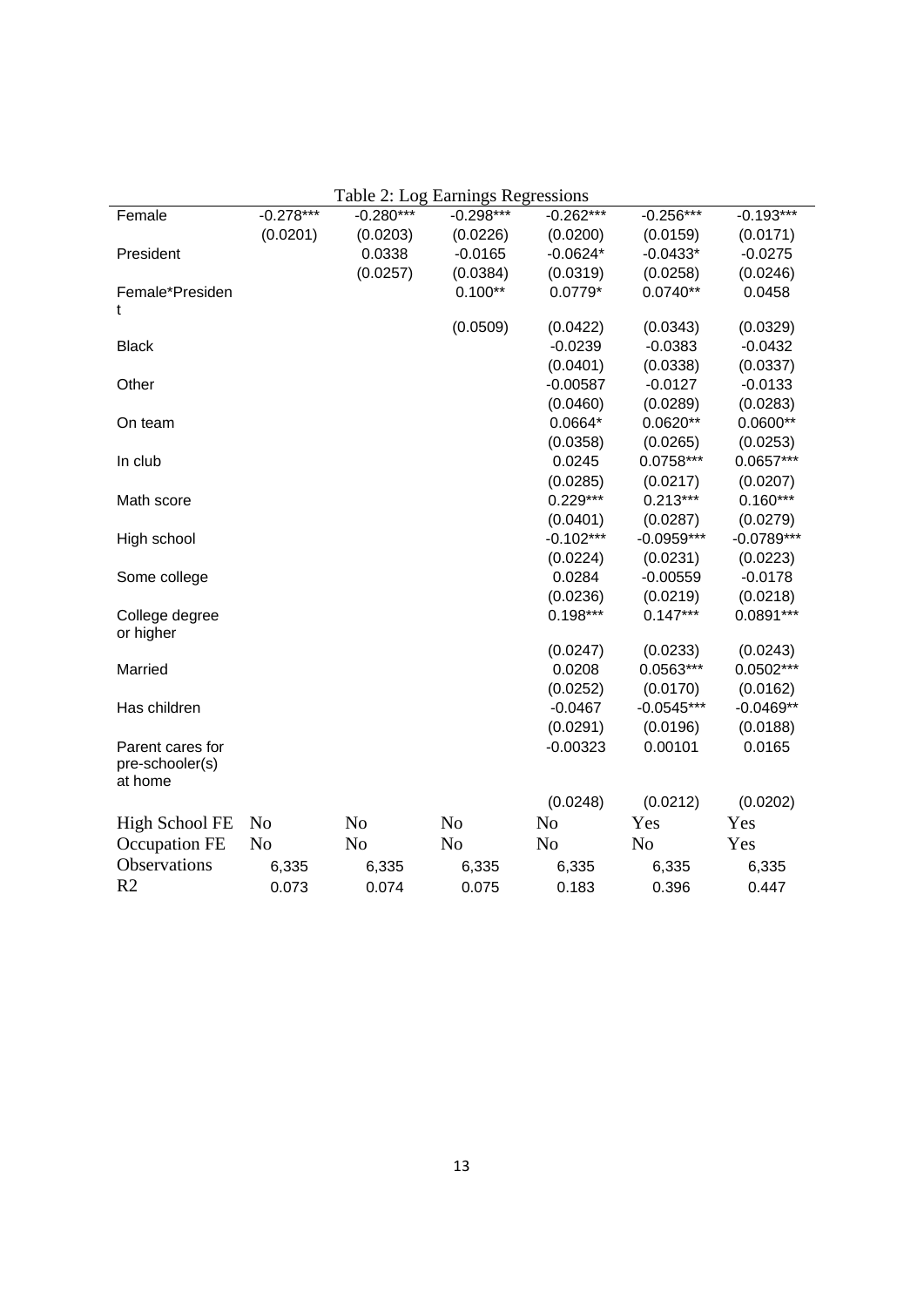|                    |                |                |                | raone 5. Occupational Chonce Regressions (management) |              |  |
|--------------------|----------------|----------------|----------------|-------------------------------------------------------|--------------|--|
| Female             | $-0.0789***$   | $-0.0803***$   | $-0.0965***$   | $-0.0792***$                                          | $-0.0588***$ |  |
|                    | (0.0139)       | (0.0137)       | (0.0157)       | (0.0142)                                              | (0.0128)     |  |
| President          |                | $0.0255*$      | $-0.0187$      | $-0.0257$                                             | $-0.0123$    |  |
|                    |                | (0.0150)       | (0.0233)       | (0.0237)                                              | (0.0222)     |  |
| Female*President   |                |                | $0.0880***$    | $0.0758***$                                           | $0.0617**$   |  |
|                    |                |                | (0.0294)       | (0.0288)                                              | (0.0289)     |  |
| <b>Black</b>       |                |                |                | $-0.0328$                                             | $-0.0618**$  |  |
|                    |                |                |                | (0.0299)                                              | (0.0247)     |  |
| Other              |                |                |                | $-0.0275$                                             | $-0.00467$   |  |
|                    |                |                |                | (0.0182)                                              | (0.0208)     |  |
| On team            |                |                |                | 0.0148                                                | 0.0290       |  |
|                    |                |                |                | (0.0317)                                              | (0.0224)     |  |
| In club            |                |                |                | $-0.00951$                                            | 0.0114       |  |
|                    |                |                |                | (0.0224)                                              | (0.0171)     |  |
| Math score         |                |                |                | $0.117***$                                            | 0.0822***    |  |
|                    |                |                |                | (0.0329)                                              | (0.0254)     |  |
| High school        |                |                |                | 0.0117                                                | 0.0194       |  |
|                    |                |                |                | (0.0161)                                              | (0.0175)     |  |
| Some college       |                |                |                | $0.0624***$                                           | $0.0612***$  |  |
|                    |                |                |                | (0.0183)                                              | (0.0177)     |  |
| College degree or  |                |                |                |                                                       |              |  |
| higher             |                |                |                | $0.0445**$                                            | 0.0272       |  |
|                    |                |                |                | (0.0197)                                              | (0.0191)     |  |
| Married            |                |                |                | $0.0303**$                                            | $0.0328**$   |  |
|                    |                |                |                | (0.0148)                                              | (0.0136)     |  |
| Has children       |                |                |                | $-0.0224$                                             | $-0.0104$    |  |
|                    |                |                |                | (0.0172)                                              | (0.0164)     |  |
| Parent cares for   |                |                |                |                                                       |              |  |
| pre-schooler(s) at |                |                |                |                                                       |              |  |
| home               |                |                |                | $-0.0409$                                             | $-0.0230$    |  |
|                    |                |                |                | (0.0271)                                              | (0.0176)     |  |
| High School FE     | N <sub>o</sub> | N <sub>0</sub> | N <sub>0</sub> | N <sub>o</sub>                                        | Yes          |  |
| Observations       | 6,335          | 6,335          | 6,335          | 6,335                                                 | 6,335        |  |
| R <sub>2</sub>     | 0.011          | 0.012          | 0.014          | 0.041                                                 | 0.236        |  |
|                    |                |                |                |                                                       |              |  |

Table 3: Occupational Choice Regressions (Management)